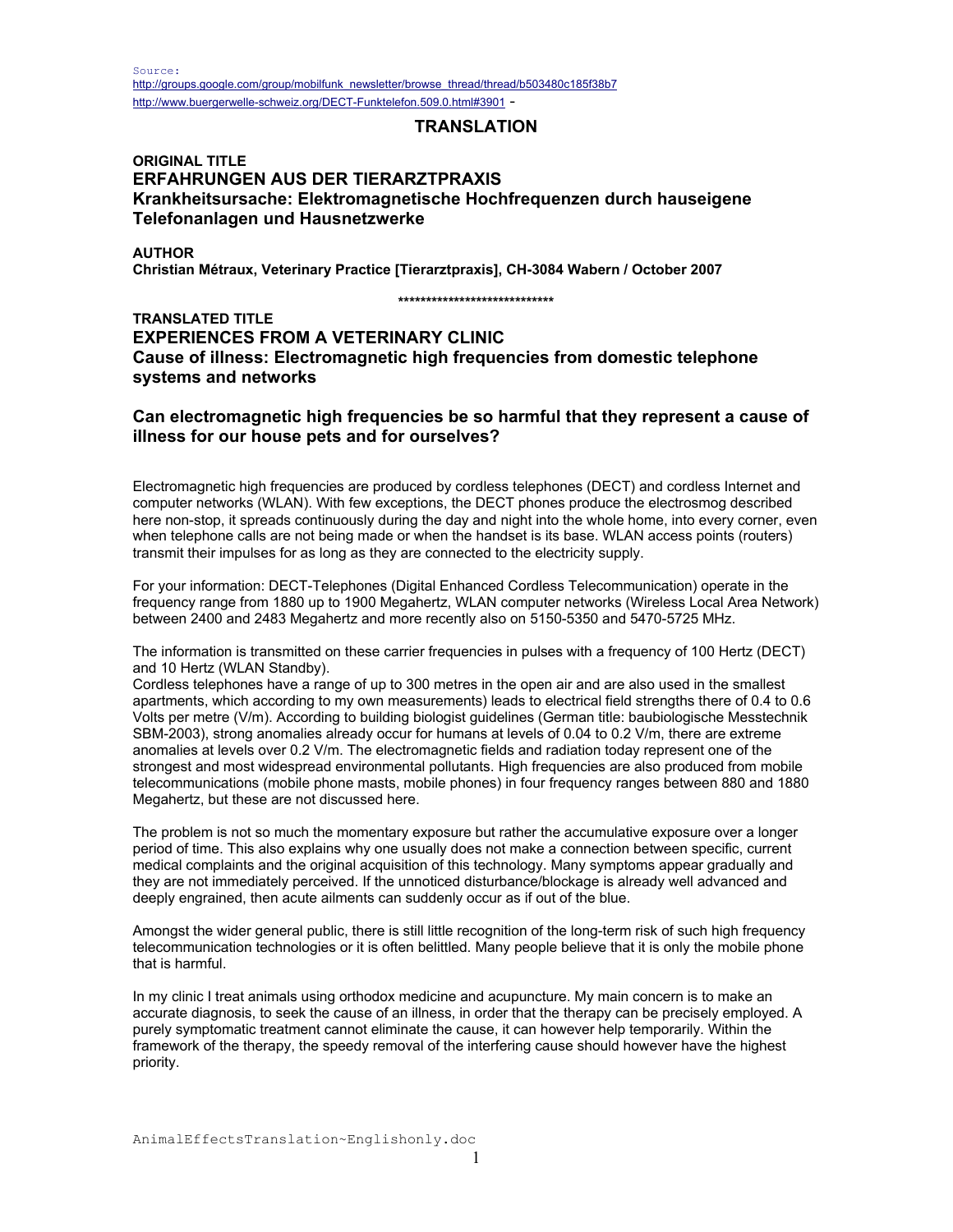Acupuncture gives therapists an additional aid for precisely identifying exposures and disturbances since the acupuncture points are not only therapy points, but they are primarily points that facilitate a precise diagnosis. Thus, some acupuncture points respond to specific deficiencies and others to conditions arising from blood congestion, mucus blockage, environmental toxins etc.

Treatment obstacles: As it is well known, many correctly applied treatments only bring about short term success. In this case, the true cause of the illness could not be cured; it was only treated purely symptomatically, and we have to deal with a so-called treatment obstacle. In acupuncture, there are methods for detecting such treatment obstacles and for getting rid of them.

The following examples make it clear: Electromagnetic high frequencies can sometimes constitute the actual causes of illness, sometimes treatment obstacles.

### **ELECTROMAGNETIC HIGH FREQUENCIES AS ACTUAL CAUSE OF ILLNESS**

Dog with lameness in the forelegs and the rear leg for 6 months. At the acupuncture diagnosis, the typical, specific acupuncture points appeared which indicated an exposure or a sensitivity to high frequency electrosmog. There was no further lameness following the removal of the cordless telephone, that had "charged up" the dog, as was apparent on the basis of the typical disturbance points and after accompanying acupuncture treatment. Relapse occurred when the dog went to a family that had a cordless telephone in the home for the holiday period. There was a spontaneous cure 3 days after return into a home that was now free of disturbing influences.

The Dog's Owner: Headaches and severe joint pains (elbow, shoulder joint and finger) since 7 years. The family doctor, who was first consulted 4 years ago, believed that the symptoms should be considered as classical arthritis associated with ageing and prescribed medication with little success. A naturopath prescribed drinking cures for the headache with just as little success. Without the DECT telephone, most of this woman's symptoms disappeared completely after two months, the only remnant being a weak headache every now and again.

A cat with chronic pain in the lumbar region which makes walking difficult and makes jumping up onto chairs impossible. Painkillers and classic acupuncture

were unsuccessful. Quite soon I suspected electrosmog exposure, however, the owner was reluctant to remove the telephone equipment.

Because further treatments were unsuccessful, the telephone was finally removed one and a half years later, the muscles in the lumbar region relaxed and the cat was soon able to jump up onto chairs again.

### **ELECROMAGNETIC HIGH FREQUENCIES AS AN OBSTACLE TO THERAPY**

Horse: Chronic lameness originating from the right subtalar joint. Four sessions of classic acupuncture resulted in good, but only temporary, success after each session. No arthritis was visible on the X-ray pictures. At each session, however, again and again the same typical acupuncture points were disturbed, which in my experience indicate an exposure to high frequency electrosmog. It was only when the home DECT-Telephone was removed that the horse's symptoms subsided within a few days without any further treatment. This happened one and a half years ago. Since then there has been no further relapse.

The horse's owner had the DECT telephone for two years. Her severe upper jaw pain below the right eye began a year after the DECT telephone purchase. Treatment from a dentist, optician, acupuncture and also a change of the spectacle lenses were unsuccessful and did not provide a solution. After the removal of the DECT telephone – for the sake of the horse - the lady's pains, that had become almost unbearable, progressively remitted after two days, and then completely disappeared. The relationship with the cordless telephone only then became clear.

# **ELECTROMAGNETIC HIGH FREQUENCY DISTURB THE FUNCTIONING OF GLANDS**

Young dog with chronic diarrhoea. Various therapies and fighting of bowel parasites were unsuccessful. The submitted blood sample showed a clear hypothyroidism. The diarrhoea disappeared after taking hormone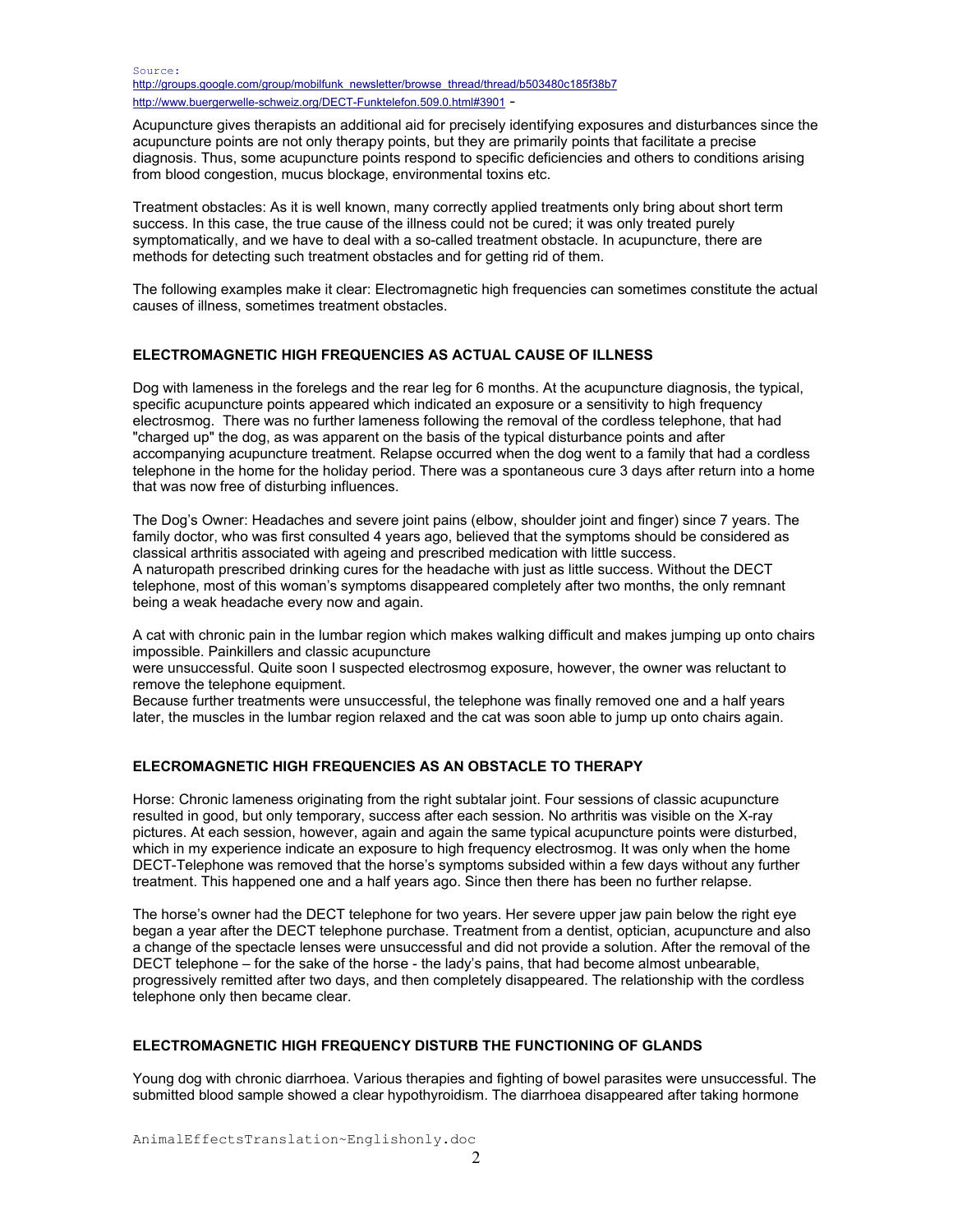Source: http://groups.google.com/group/mobilfunk\_newsletter/browse\_thread/thread/b503480c185f38b7 http://www.buergerwelle-schweiz.org/DECT-Funktelefon.509.0.html#3901 -

tablets (L-Thyroxine). Further symptoms and the typical reactions at the acupuncture points lead to the cordless telephone being removed as an experiment. The dog became healthy. After stopping the hormone therapy, two further blood tests taken 14 months apart confirmed that the thyroid gland was again functioning properly.

The DECT telephone was never plugged in again, the diarrhoea has never re-occurred.

Cat with severe hair loss. Hormone treatment (Megoestrol-Acetate) helped, however, it led to craving for food and obesity. Three months after the discontinuation of the hormones and the removal of the DECTequipment the cat was healthy again and it had a shiny fur coat.

### **ELECTROMAGNETIC HIGH FREQUENCIES ALSO LEADS TO ACUTE, SUDDEN SYMPTOMS**

Horse: Acute, sudden and painful swellings in the right hip area. NPZ veterinary surgeon does not make a clear cut diagnosis and does not find an explanation. After 3 weeks with no change in its condition, the horse is destined for the butcher. Last resort, since typical acupuncture characteristics are present: Removal of the DECT telephone and discharge of the electrosmog using acupuncture points – fast and lasting success. The horse is working again quite normally and is taken to exhibitions.

Guinea pig: Acute Lameness of the hind leg.

Lived in room with the DECT-transmitter. Discharge using acupuncture resulted in immediate improvement in the surgery. No relapse, since the owners re-installed their traditional cable-connected telephone on the same day.

Large cross-breed: Acute lameness in the hind quarters and a rash. Diagnosis: Severe electrosmog exposure.

Three weeks before, the animal's owner had acquired, in addition to the DECT-Telephone, a WLAN, a wireless computer connection.

Immediate improvement using acupuncture-discharge and removal of both sources of disturbance.

### **ELECTROMAGNETIC HIGH FREQUENCEIS LEAD TO NON-HEALING SKIN- AND EYE ILLNESSES**

Cat: A year at the vet's because of a skin complaint on the outer ear. Many ointments and treatments remained unsuccessful. A few days after the removal of the DECT-Telephone, the skin wound began to heal and then completely recovered. The second cat has also been clearly less aggressive since then.

# **ELECTROMAGNETIC HIGH FREQUENCY STÖREN AN GANZEN BETRIEB**

Horse-stable: Chronic diarrhoea for years in a large proportion of the animals. Changes in food, parasite testing, analysis of drinking water, treatments of individual animals remain without success. When the same disturbed and typical acupuncture points always indicated an electrosmog-exposure in the horses the various DECT-Telephones were removed.

This finally brought the desired therapeutic success.

Three cats and a dog owned by an old lady were, for years, always ill to a greater or lesser degree until the cordless DECT-Telephone was removed from the small home.

### **ELECTROMAGNETIC HIGH FREQUENCY LEADS TO IRRITABILITY AND BEHAVIOURAL CHANGES**

Fights amongst cats and sleeping problems of the owner:

In answer to the question, why the two house cats were fighting so much, I declared the DECT-Telephone as the possible cause. After the equipment was turned off, the cats' behaviour quickly became "much, much better ", according to the statement of the female owner, and, in addition, her husband could again sleep properly. The DECT-Telephone was in a neighbouring room, ca. 6 metres away from the marital bed, yet still affected the sleeper.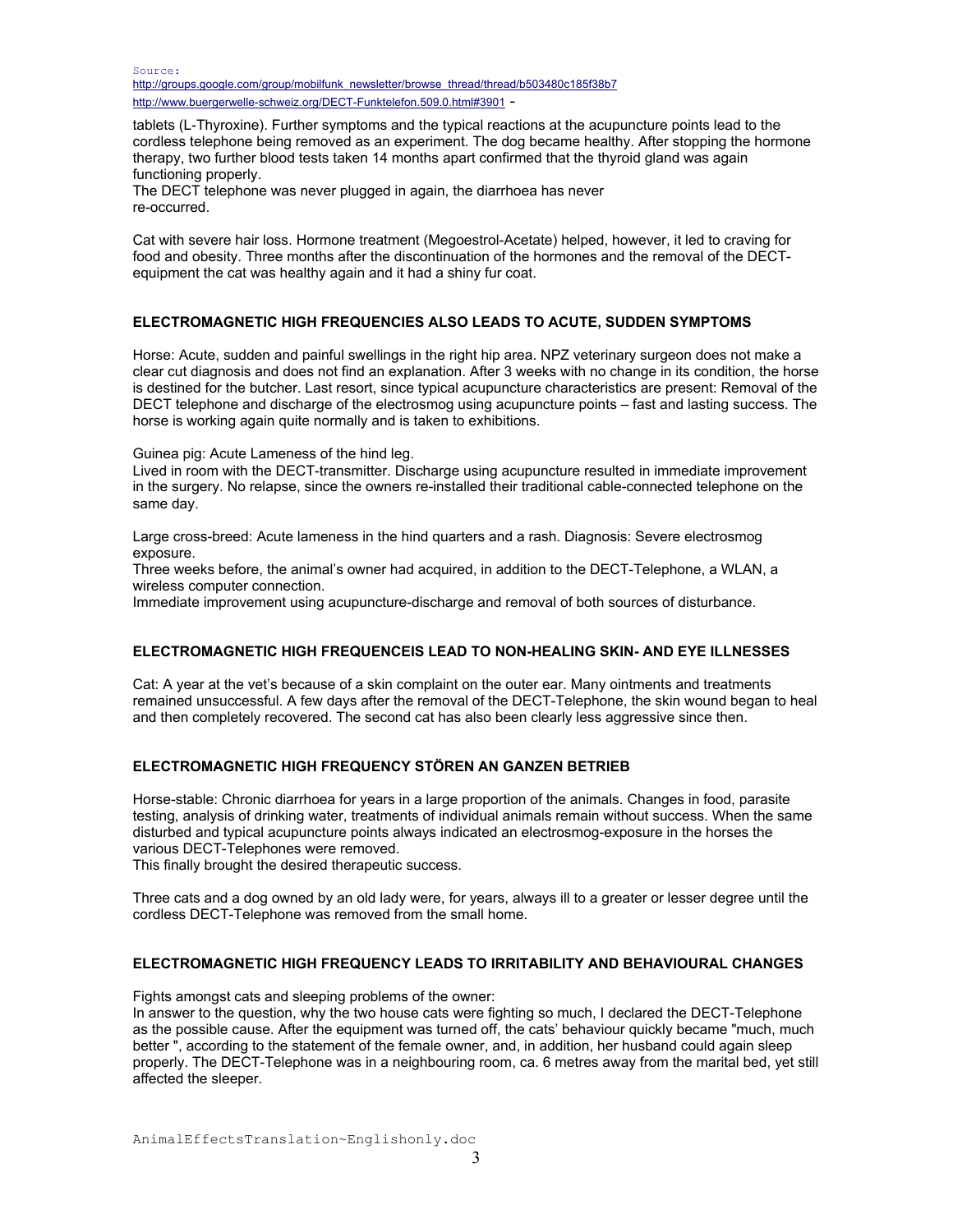Source: http://groups.google.com/group/mobilfunk\_newsletter/browse\_thread/thread/b503480c185f38b7 http://www.buergerwelle-schweiz.org/DECT-Funktelefon.509.0.html#3901 -

Cat: Chronic urine spraying at various places in the home. For a year, Feliway sedative pheromone spray was used to balance the apparently stressed cat, which stopped the marking for short periods. During this time period, new replacement pheromone spray cans were purchased from me. A year ago, the owner removed the DECT-Telephone. Since then the cat no longer marks, the spray can is no longer necessary, since the cause of the stress was removed.

#### **ELECTROMAGNETIC HIGH FREQUENCY AMPLIFY CONSTITUTIONAL WEAKNESSES**

#### **ELECTROMAGNETIC HIGH FREQUENCIES LEAD TO SYMPTOMS IN A NEIGHBOURING HOME WITHOUT CORDLESS EQUIPMENT**

Dog lives in an apartment block and keeps coming back to my veterinary practice with unwellness, complete loss of appetite, stiff legs and other clinically inexplicable symptoms. The diagnosis is accumulated electrosmog.

As soon as the dog is discharged, all the disturbances disappear all at once. The owner, an elderly man does not himself use a cordless telephone.

Two further impressive cases (Chronic allergy; temporomandibular joint pains): Both times, there was immediate improvement after the targeted discharge of the electrosmog via the relevant acupuncture points.

### **ELECTROMAGNETIC HIGH FREQUENCIES INCREASE THE REQUIREMENT FOR OMEGA-6-AND OMEGA-3-FATTY ACIDS**

Deficiency in these fatty acids promotes the brain degeneration that has become prevalent in dogs and various skin diseases.

### **ELECTROMAGNETIC HIGH FREQUENCIES STRESS ALWAYS THE SAME ACUPUNCTURE MERIDIANS**

According to my observations, the gall bladder meridian and the small intestine meridian always react first – with tension and blockage – to the exposure with high frequency electrosmog. Therefore, I see this as the typical signature of this disturbance. This is diagnostically and therapeutically extremely interesting.

The gall bladder meridian shows symptoms of a general blockage (Blood and Qi), the small intestine meridian gives us the indication of an accumulation of inner heat and anxiety. The patients carry the exposure in their organism, in their tissues, and they come with it into the clinic, even if they have been away from the source of the exposure for a long time.

That means that the electrosmog that once flowed into the system needs a long time for it to be removed from the organism, if this is indeed possible.

If symptoms reappear again and again after repeated courses of acupuncture, and both aforementioned meridians are "blocked" again and the typical points react again each time, it is a sure sign that I must consider the diagnosis of electrosmog exposure. The next stage is therefore the removal of the source of exposure and the further observation of the patients. If the symptoms progressively remit or they do not occur any more after targeted discharge treatment via acupuncture points, then the case and the cause are logically explained.

#### **HOW TO REACT**

The responsible authorities should quickly take measures to disseminate information about the subject. Doctors seldom recognise the relationship to the electrosmog and concern themselves instead – to the best of their knowledge and belief – only with the different symptoms of their patients.

Scientific proof will be long in coming because the causes of illness are often multi-faceted and high frequency electrosmog is not always the only source of stress.